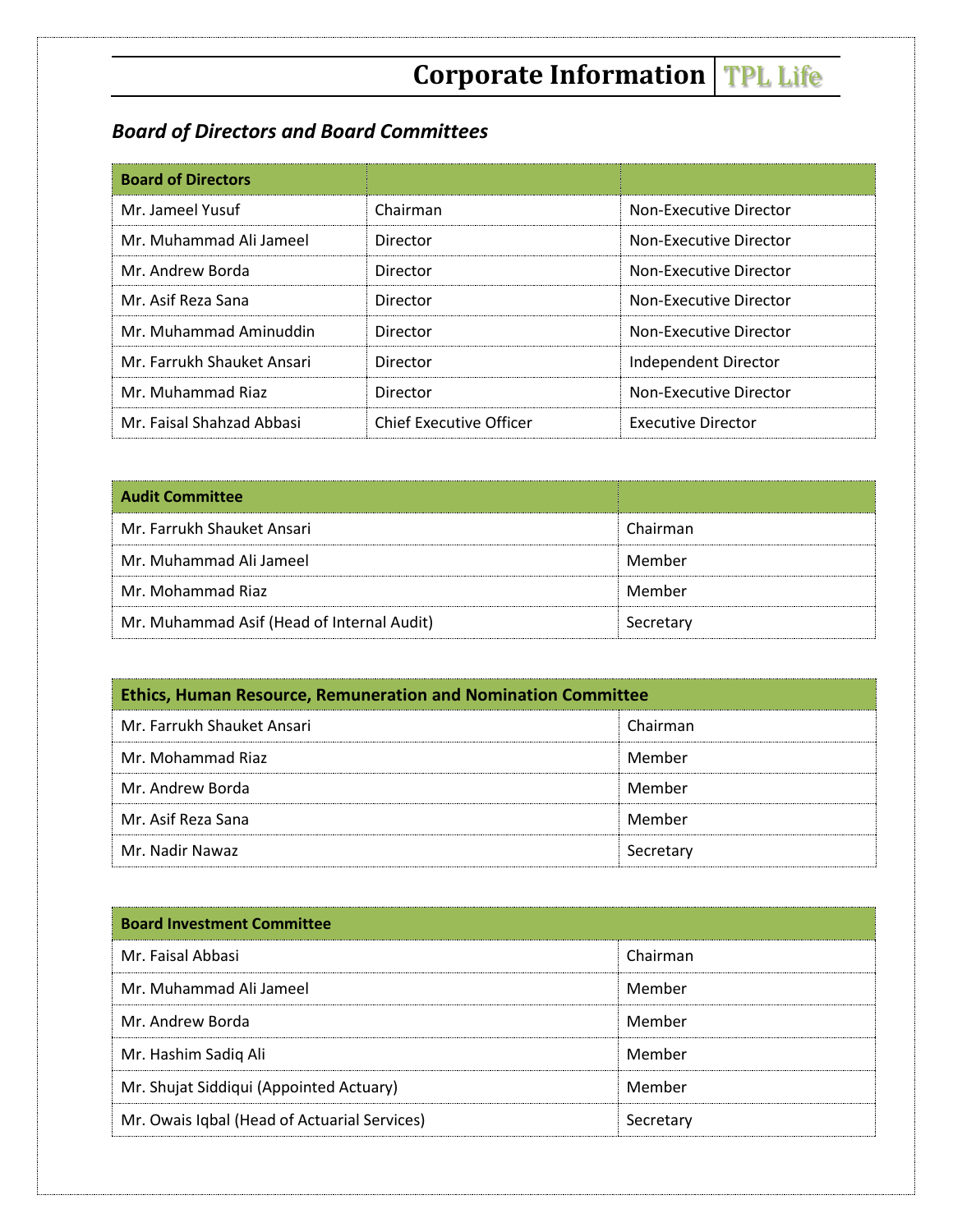# **Corporate Information** TPL Life

# *Management Committees*

| <b>Underwriting &amp; Reinsurance &amp; Co-Insurance Committee</b> |           |  |
|--------------------------------------------------------------------|-----------|--|
| Mr. Muhammad Ali Jameel                                            | Chairman  |  |
| Mr. Faisal Abbasi                                                  | Member    |  |
| Mr. Owais Igbal                                                    | Member    |  |
| Ms. Mahnoor Mir                                                    | Secretary |  |

| <b>Claim Settlement Committee</b> |           |
|-----------------------------------|-----------|
| Mr. Faisal Abbasi                 | Chairman  |
| Mr. Hashim Sadiq Ali              | Member    |
| Mr. Asif Reza Sana                | Member    |
| Mr. Ghous Mohyuddin               | Secretary |

| <b>Risk Management Committee</b> |           |
|----------------------------------|-----------|
| Mr. Andrew Borda                 | Chairman  |
| Mr. Faisal Abbasi                | Member    |
| Mr. Hashim Sadiq Ali             | Member    |
| Mr. Owais Iqbal                  | Member    |
| Mr. Khurram Ahmed                | Member    |
| Ms. Shayan Mufti                 | Secretary |